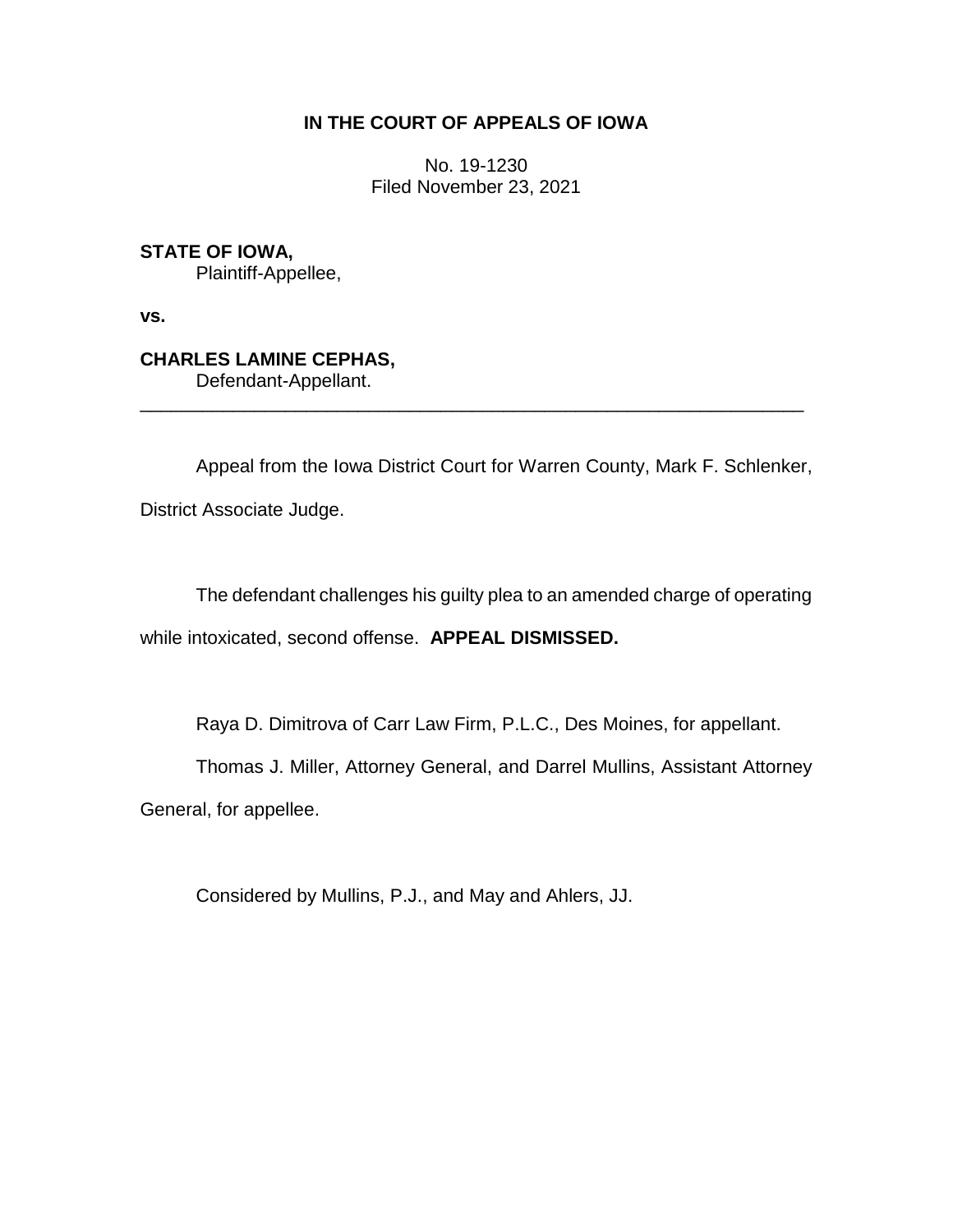## **AHLERS, Judge.**

Charles Lamine Cephas was charged with operating a motor vehicle while intoxicated, third offense. Pursuant to a plea agreement, the State amended the charge to operating a motor vehicle while intoxicated, second offense. In return, Cephas entered a guilty plea to the amended charge and agreed to join in a recommendation that he be sentenced to a prison term. The district court accepted Cephas's guilty plea and imposed the agreed-upon sentence. Cephas appeals. He contends his counsel was ineffective for allowing him to enter the guilty plea when the plea was not knowingly and voluntarily made.

We first determine whether we have jurisdiction to hear this appeal. In 2019, our general assembly passed and the governor signed an omnibus crime bill that took effect July 1, 2019. *See* 2019 Iowa Acts ch. 140; *see also* Iowa Code § 3.7 (2019) (with exceptions not applicable here, stating a bill takes effect on July 1 following its passage). Relevant to this appeal, the bill (1) limits a right to appeal following a guilty plea to cases "where the defendant establishes good cause"; and (2) requires all claims of ineffective assistance of counsel to be decided by postconviction-relief proceedings rather than on direct appeal. Iowa Code §§ 814.6(1)(a)(3), 814.7. As Cephas entered his guilty plea and was sentenced on July 1, 2019—the effective date of the bill—the 2019 legislation applies to this appeal. *See State v. Draine*, 936 N.W.2d 205, 206 (Iowa 2019).

Cephas's situation is the same as that addressed by our supreme court in *State v. Tucker*, 959 N.W.2d 140 (Iowa 2021). Like the defendant in *Tucker*, Cephas entered a guilty plea, failed to file a motion in arrest of judgment challenging the plea after being informed of the obligation to do so, was sentenced,

2